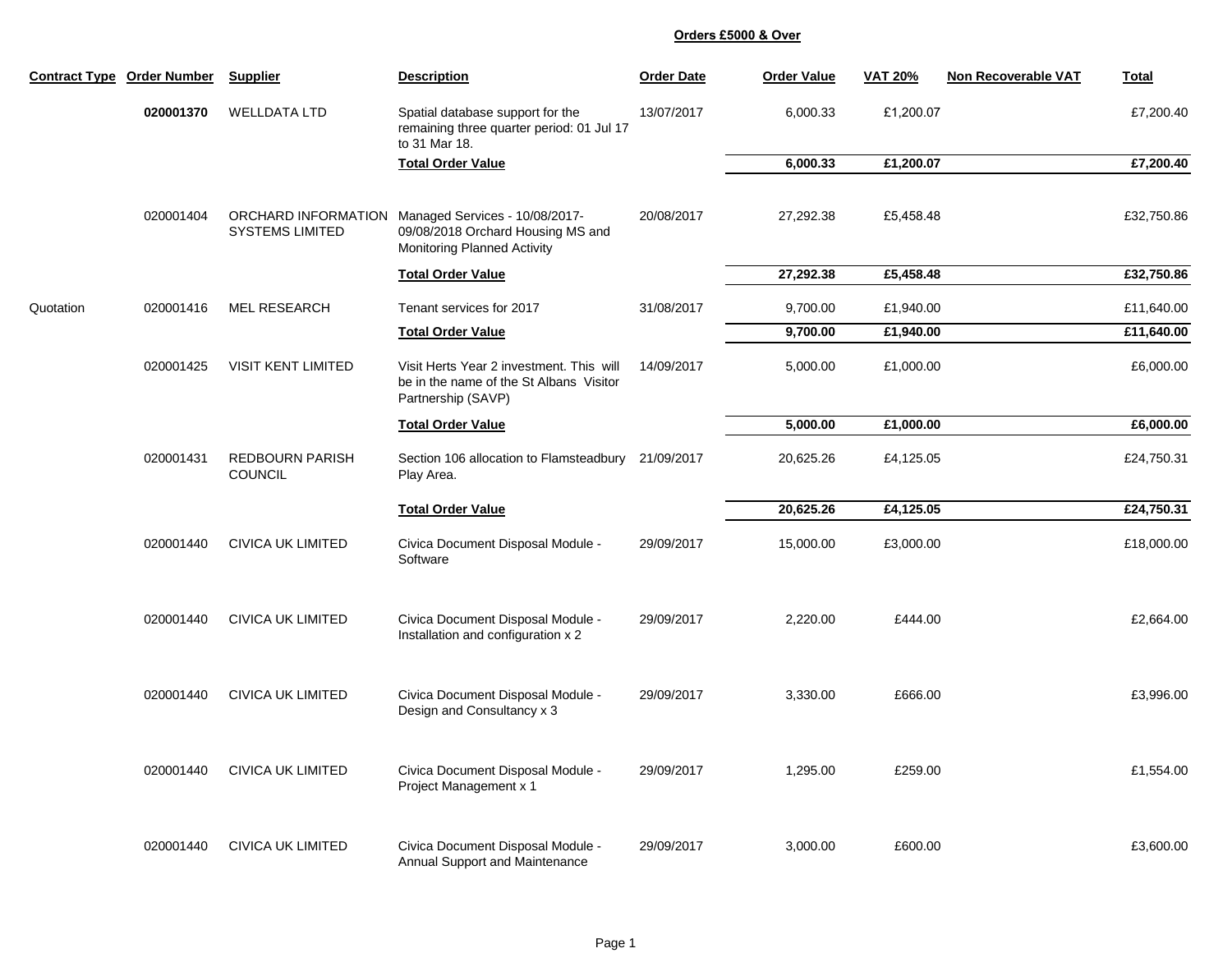|           | <b>Contract Type Order Number</b> | <b>Supplier</b>                                | <b>Description</b>                                                          | <b>Order Date</b> | <b>Order Value</b>    | <b>VAT 20%</b>         | <b>Non Recoverable VAT</b> | <b>Total</b>                                                                              |
|-----------|-----------------------------------|------------------------------------------------|-----------------------------------------------------------------------------|-------------------|-----------------------|------------------------|----------------------------|-------------------------------------------------------------------------------------------|
|           | 020001440                         | <b>CIVICA UK LIMITED</b>                       | Civica Upgrade Services<br><b>Total Order Value</b>                         | 29/09/2017        | 5,735.00<br>30,580.00 | £1,147.00<br>£6,116.00 |                            | £6,882.00<br>£36,696.00                                                                   |
|           | 040002378                         | <b>ELECTORAL REFORM</b><br>SERVICES LTD        | St Albans Postal Votes General Election 11/07/2017<br>08/06/2017            |                   | 13,738.32             | £2,747.66              |                            | £16,485.98                                                                                |
|           | 040002378                         | <b>ELECTORAL REFORM</b><br><b>SERVICES LTD</b> | North Herts Postal Votes General<br>Election 08/06/2017                     | 11/07/2017        | 4,376.70              | £875.34                |                            | £5,252.04                                                                                 |
|           | 040002378                         | <b>ELECTORAL REFORM</b><br>SERVICES LTD        | <b>Three Rivers Postal Votes General</b><br>Election 08/06/2017             | 11/07/2017        | 1,607.29              | £321.46                |                            | £1,928.75                                                                                 |
|           |                                   |                                                | <b>Total Order Value</b>                                                    |                   | 19,722.31             | £3,944.46              |                            | £23,666.77                                                                                |
|           | 040002379                         | <b>ELECTORAL REFORM</b><br>SERVICES LTD        | <b>Ballot Papers (All) General Election</b><br>08/06/2017                   | 11/07/2017        | 10,144.33             | £2,028.87              |                            | £12,173.20                                                                                |
|           |                                   |                                                | <b>Total Order Value</b>                                                    |                   | 10,144.33             | £2,028.87              |                            | £12,173.20                                                                                |
|           | 040002424                         | DAC BEACHCROFT LLP                             | General employment advice for period<br>between 2nd June and 28th June 2017 | 03/08/2017        | 6,850.00              | £1,370.00              |                            | £8,220.00                                                                                 |
|           |                                   |                                                | <b>Total Order Value</b>                                                    |                   | 6,850.00              | £1,370.00              |                            | £8,220.00                                                                                 |
|           | 040002426                         | NORTH HERTS DISTRICT<br><b>COUNCIL</b>         | Hire of polling stations in Hitchin &<br>Harpenden                          | 03/08/2017        | 6,464.43              | £1,292.89              |                            | £7,757.32<br>£7,757.32<br>£2,243.35<br>£14,022.38<br>£16,265.74<br>£7,200.00<br>£7,200.00 |
|           |                                   |                                                | <b>Total Order Value</b>                                                    |                   | 6,464.43              | £1,292.89              |                            |                                                                                           |
|           | 040002438                         | NORTH HERTS DISTRICT<br><b>COUNCIL</b>         | Cost of printing poll cards Hitchin &<br>Harpenden Constituency.            | 16/08/2017        | 1,869.46              | £373.89                |                            |                                                                                           |
|           | 040002438                         | NORTH HERTS DISTRICT<br><b>COUNCIL</b>         | Cost of posting poll cards for Hitchin &<br>Harpenden                       | 16/08/2017        | 11,685.32             | £2,337.06              |                            |                                                                                           |
|           |                                   |                                                | <b>Total Order Value</b>                                                    |                   | 13,554.78             | £2,710.96              |                            |                                                                                           |
| Framework | 040002451                         | REFUGEE COUNCIL                                | Support for refugees.                                                       | 04/09/2017        | 6,000.00              | £1,200.00              |                            |                                                                                           |
|           |                                   |                                                | <b>Total Order Value</b>                                                    |                   | 6,000.00              | £1,200.00              |                            |                                                                                           |
|           | 050002821                         | PROJECT HR                                     | Project HR - for consultancy report for<br>SADC                             | 11/07/2017        | 10,450.00             | £2,090.00              |                            | £12,540.00                                                                                |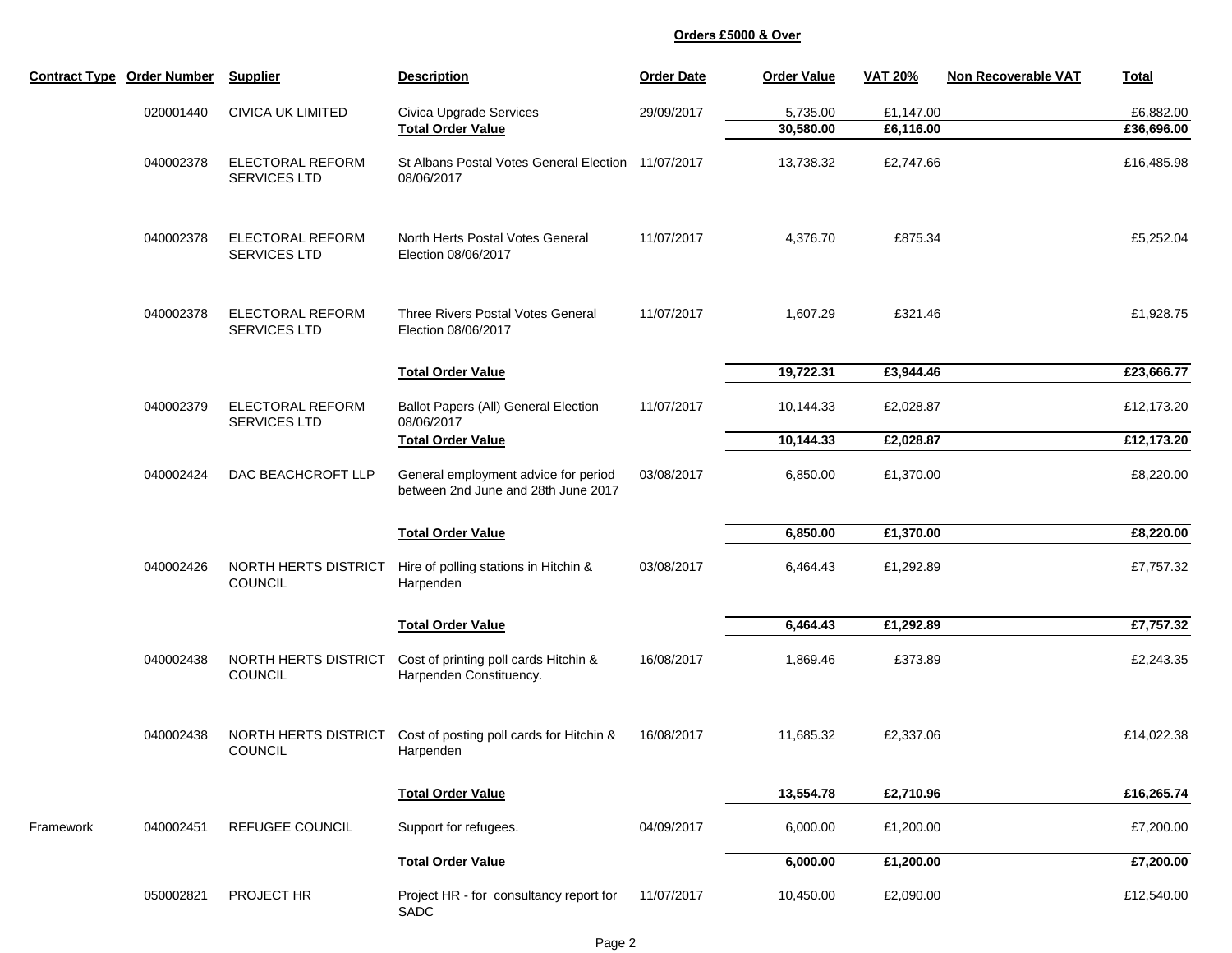| <b>Contract Type Order Number</b> | <b>Supplier</b>                           | <b>Description</b>                                                  | <b>Order Date</b> | <b>Order Value</b>    | <b>VAT 20%</b>       | <b>Non Recoverable VAT</b> | <b>Total</b>            |
|-----------------------------------|-------------------------------------------|---------------------------------------------------------------------|-------------------|-----------------------|----------------------|----------------------------|-------------------------|
| 050002833                         | <b>CORPORATE MAILING</b>                  | <b>Total Order Value</b><br>Postage                                 | 20/07/2017        | 10,450.00<br>3,574.54 | £2,090.00<br>£714.91 |                            | £12,540.00<br>£4,289.45 |
|                                   | SOLUTIONS LTD                             |                                                                     |                   |                       |                      |                            |                         |
| 050002833                         | <b>CORPORATE MAILING</b><br>SOLUTIONS LTD | Printing                                                            | 20/07/2017        | 3,181.96              | £636.39              |                            | £3,818.35               |
|                                   |                                           | <b>Total Order Value</b>                                            |                   | 6,756.50              | £1,351.30            |                            | £8,107.80               |
| 050002844                         | <b>CORPORATE MAILING</b><br>SOLUTIONS LTD | Printing                                                            | 03/08/2017        | 2,634.00              | £526.80              |                            | £3,160.80               |
| 050002844                         | <b>CORPORATE MAILING</b><br>SOLUTIONS LTD | Citipost mailing                                                    | 03/08/2017        | 2,380.00              | £476.00              |                            | £2,856.00               |
|                                   |                                           | <b>Total Order Value</b>                                            |                   | 5,014.00              | £1,002.80            |                            | £6,016.80               |
| 050002865                         | <b>EMB EXCELLENCE LTD</b>                 | <b>IIP6 Essentials Assessment fee</b>                               | 14/08/2017        | 7,350.00              | £1,470.00            |                            | £8,820.00               |
|                                   |                                           | <b>Total Order Value</b>                                            |                   | 7,350.00              | £1,470.00            |                            | £8,820.00               |
| 050002884                         | <b>ELECTORAL REFORM</b><br>SERVICES LTD   | Postage and delivery costs                                          | 31/08/2017        | 14,712.54             | £2,942.51            |                            | £17,655.05              |
| 050002884                         | <b>ELECTORAL REFORM</b><br>SERVICES LTD   | <b>Household Enquiry Forms</b>                                      | 31/08/2017        | 5,531.98              | £1,106.40            |                            | £6,638.38               |
|                                   |                                           | <b>Total Order Value</b>                                            |                   | 20,244.52             | £4,048.90            |                            | £24,293.42              |
| 050002885                         | <b>SHL GROUP LIMITED</b>                  | Subscription for 2017/18                                            | 01/09/2017        | 10,000.00             | £2,000.00            |                            | £12,000.00              |
|                                   |                                           | <b>Total Order Value</b>                                            |                   | 10,000.00             | £2,000.00            |                            | £12,000.00              |
| 050002895                         | <b>CORPORATE MAILING</b><br>SOLUTIONS LTD | Housing Statement mailing with Housing 06/09/2017<br>Times brochure |                   | 2,649.00              | £529.80              |                            | £3,178.80               |
| 050002895                         | <b>CORPORATE MAILING</b><br>SOLUTIONS LTD | Postage for Housing statements mailing 06/09/2017                   |                   | 2,380.00              | £476.00              |                            | £2,856.00               |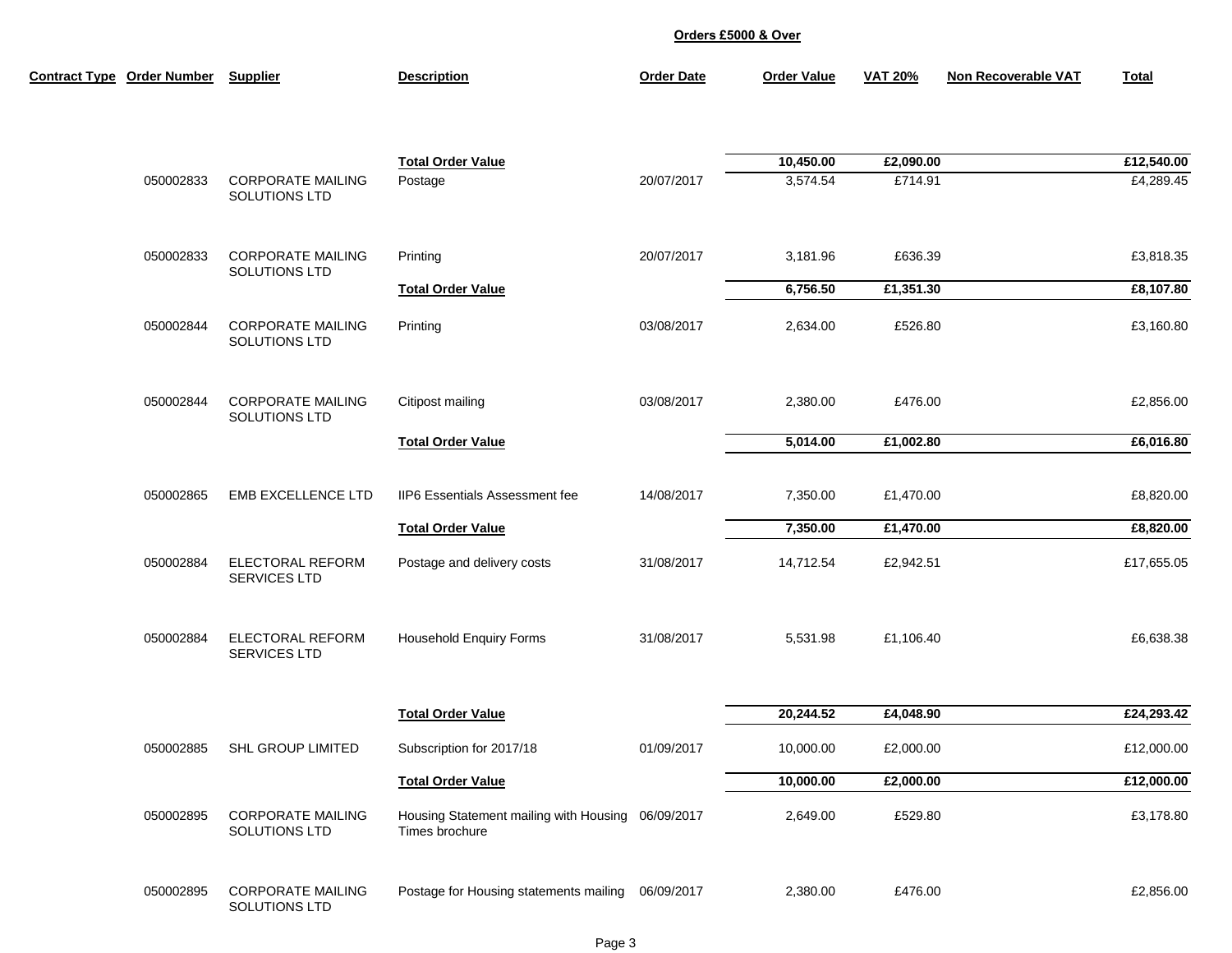|           | <b>Contract Type Order Number</b> | <b>Supplier</b>                                   | <b>Description</b>                                                                                             | <b>Order Date</b> | <b>Order Value</b> | <b>VAT 20%</b> | <b>Non Recoverable VAT</b> | <b>Total</b> |
|-----------|-----------------------------------|---------------------------------------------------|----------------------------------------------------------------------------------------------------------------|-------------------|--------------------|----------------|----------------------------|--------------|
|           |                                   |                                                   | <b>Total Order Value</b>                                                                                       |                   | 5,029.00           | £1,005.80      |                            | £6,034.80    |
|           | 050002911                         | <b>ELECTORAL REFORM</b><br><b>SERVICES LTD</b>    | Postage & Delivery Charges; Reminder<br><b>HEFs</b>                                                            | 19/09/2017        | 6,412.99           | £1,282.60      |                            | £7,695.59    |
|           | 050002911                         | <b>ELECTORAL REFORM</b><br><b>SERVICES LTD</b>    | Printing & Supply of Reminder HEFs                                                                             | 19/09/2017        | 2,577.68           | £515.54        |                            | £3,093.22    |
|           |                                   |                                                   | <b>Total Order Value</b>                                                                                       |                   | 8,990.67           | £1,798.13      |                            | £10,788.80   |
| Framework | 050002922                         | <b>FIRSTCARE LTD</b>                              | Contract for the provision of a Absence<br>Management Service Contract period 1<br>August 2017 to 31 July 2018 | 27/09/2017        | 16,500.00          | £3,300.00      |                            | £19,800.00   |
|           |                                   |                                                   | <b>Total Order Value</b>                                                                                       |                   | 16,500.00          | £3,300.00      |                            | £19,800.00   |
| Quotation | 050002926<br>050002926            | <b>CONTENT GURU LTD</b>                           | Licence fee for the provision of<br>telephony services                                                         | 29/09/2017        | 68,568.30          | £13,713.66     |                            | £82,281.96   |
|           |                                   |                                                   | <b>Total Order Value</b>                                                                                       |                   | 68,568.30          | £13,713.66     |                            | £82,281.96   |
|           | 060001120                         | <b>EAST OF ENGLAND</b><br><b>LOCAL GOVERNMENT</b> | EELGA membership subscription<br>2017/18                                                                       | 04/07/2017        | 8,700.00           | £1,740.00      |                            | £10,440.00   |
|           |                                   |                                                   | <b>Total Order Value</b>                                                                                       |                   | 8,700.00           | £1,740.00      |                            | £10,440.00   |
| Framework | 060001127                         | <b>REFUGEE COUNCIL</b>                            | Support for refugees.                                                                                          | 06/07/2017        | 40,700.00          | £8,140.00      |                            | £48,840.00   |
|           |                                   |                                                   | <b>Total Order Value</b>                                                                                       |                   | 40,700.00          | £8,140.00      |                            | £48,840.00   |
|           | 060001130                         | T & J FIRE LTD                                    | To carry out work for mobile home sites 06/07/2017<br>& temp housing                                           |                   | 7,000.00           | £1,400.00      |                            | £8,400.00    |
|           |                                   |                                                   | <b>Total Order Value</b>                                                                                       |                   | 7,000.00           | £1,400.00      |                            | £8,400.00    |
|           | 060001133                         | <b>ERNST &amp; YOUNG LLP</b>                      | EY Audit and Certification fees 2017/18                                                                        | 14/07/2017        | 63,034.00          | £12,606.80     |                            | £75,640.80   |
|           |                                   |                                                   | <b>Total Order Value</b>                                                                                       |                   | 63,034.00          | £12,606.80     |                            | £75,640.80   |
|           |                                   |                                                   |                                                                                                                |                   |                    |                |                            |              |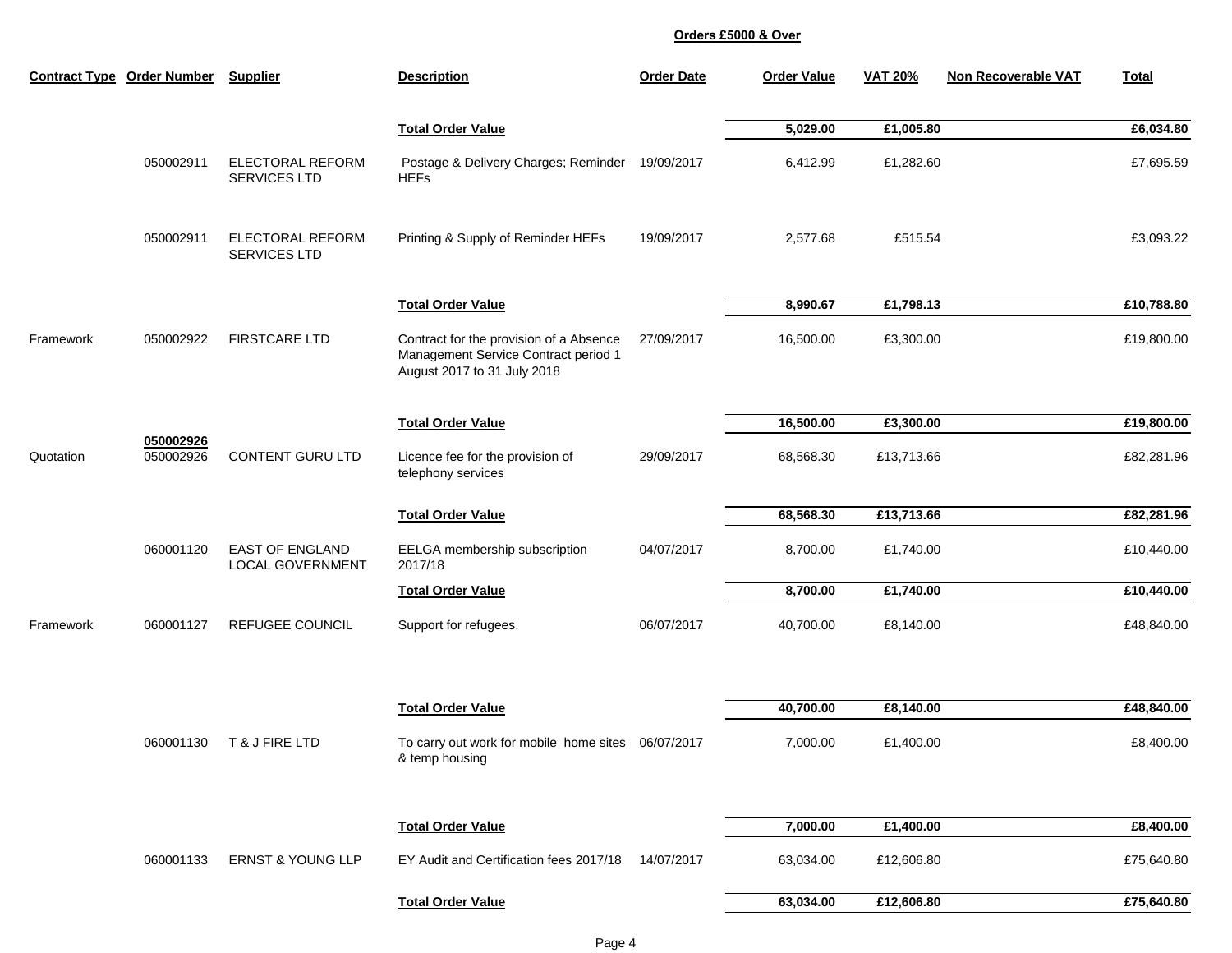|                        | <b>Contract Type Order Number</b> | <b>Supplier</b>                            | <b>Description</b>                                                                      | <b>Order Date</b>        | <b>Order Value</b>   | <b>VAT 20%</b>     | <b>Non Recoverable VAT</b> | <b>Total</b>           |
|------------------------|-----------------------------------|--------------------------------------------|-----------------------------------------------------------------------------------------|--------------------------|----------------------|--------------------|----------------------------|------------------------|
|                        |                                   |                                            |                                                                                         |                          |                      |                    |                            |                        |
| Quotation              | 060001167                         | <b>ALPHA PARKING LTD</b>                   | Consultancy Support for Procurement.                                                    | 20/09/2017               | 34,825.00            | £6,965.00          |                            | £41,790.00             |
|                        |                                   |                                            | <b>Total Order Value</b>                                                                |                          | 34,825.00            | £6,965.00          |                            | £41,790.00             |
|                        | 060001172                         | <b>NLGN</b>                                | NLGN membership fee July 2017-<br><b>June2018</b>                                       | 27/09/2017               | 6,000.00             | £1,200.00          |                            | £7,200.00              |
|                        |                                   |                                            | <b>Total Order Value</b>                                                                |                          | 6,000.00             | £1,200.00          |                            | £7,200.00              |
|                        | 090002930                         | NETWORK HOMES LTD                          | Void rent costs                                                                         | 04/07/2017               | 7,815.31             | £1,563.06          |                            | £9,378.37              |
|                        |                                   |                                            | <b>Total Order Value</b>                                                                |                          | 7,815.31             | £1,563.06          |                            | £9,378.37              |
| Quotation              | 090002946                         | KDK ARCHAEOLOGY LTD                        | Completion of Town Hall works<br>(archaeological watching brief/building<br>recording). | 05/07/2017               | 4,090.00             | £818.00            |                            | £4,908.00              |
| Quotation<br>Quotation | 090002946<br>090002946            | KDK ARCHAEOLOGY LTD<br>KDK ARCHAEOLOGY LTD | <b>Report Writing/Archiving</b><br>Contingency allowance                                | 05/07/2017<br>05/07/2017 | 3,180.00<br>1,010.00 | £636.00<br>£202.00 |                            | £3,816.00<br>£1,212.00 |
|                        |                                   |                                            | <b>Total Order Value</b>                                                                |                          | 8,280.00             | £1,656.00          |                            | £9,936.00              |
|                        | 090002948                         | T & J FIRE LTD                             | To carry out works to general needs<br>blocks                                           | 06/07/2017               | 16,300.00            | £3,260.00          |                            | £19,560.00             |
|                        |                                   |                                            | <b>Total Order Value</b>                                                                |                          | 16,300.00            | £3,260.00          |                            | £19,560.00             |
|                        | 090002980                         | <b>LTD</b>                                 | <b>FREEWAY LIFT SERVICES Disabled Facilities Grant work</b>                             | 13/07/2017               | 12,845.00            | £2,569.00          |                            | £15,414.00             |
|                        |                                   |                                            | <b>Total Order Value</b>                                                                |                          | 12,845.00            | £2,569.00          |                            | £15,414.00             |
|                        | 090002983                         | <b>BUILDING SOLUTIONS</b>                  | <b>EMBER ELECTRICAL AND Disabled Facilities Grant work</b>                              | 14/07/2017               | 8,750.00             | £1,750.00          |                            | £10,500.00             |
|                        |                                   |                                            | <b>Total Order Value</b>                                                                |                          | 8,750.00             | £1,750.00          |                            | £10,500.00             |
|                        | 090002985                         | <b>BJ BUILDING SERVICES</b><br><b>LTD</b>  | Supply & install of windows & door etc                                                  | 17/07/2017               | 7,691.00             | £1,538.20          |                            | £9,229.20              |
|                        |                                   |                                            | <b>Total Order Value</b>                                                                |                          | 7,691.00             | £1,538.20          |                            | £9,229.20              |
|                        | 090003005                         | <b>LTD</b>                                 | FREEWAY LIFT SERVICES Disabled Facilities Grant work                                    | 25/07/2017               | 5,065.00             | £1,013.00          |                            | £6,078.00              |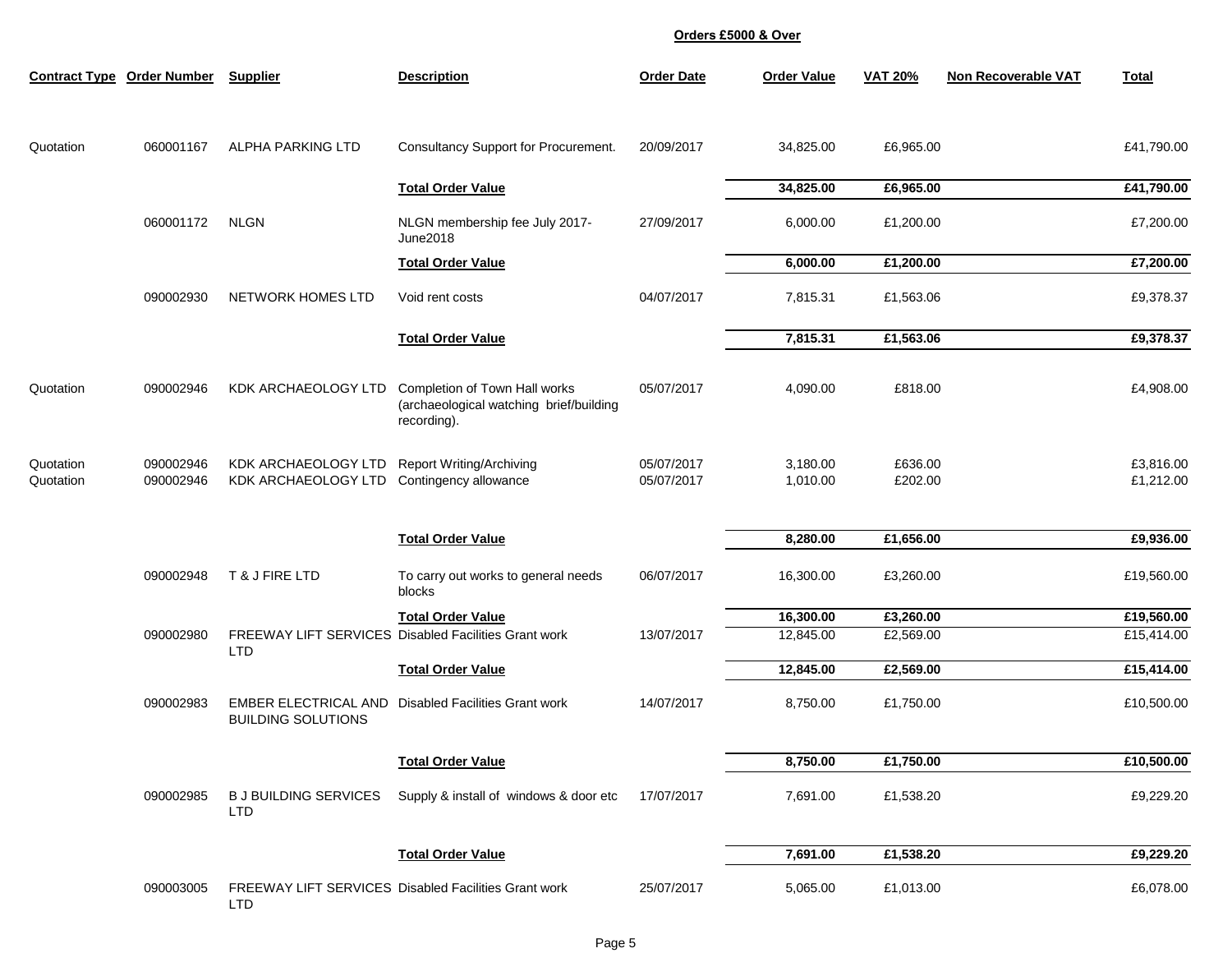|          | Contract Type Order Number Supplier |                                                               | <b>Description</b>                                  | <b>Order Date</b> | <b>Order Value</b> | <b>VAT 20%</b> | <b>Non Recoverable VAT</b> | <b>Total</b> |
|----------|-------------------------------------|---------------------------------------------------------------|-----------------------------------------------------|-------------------|--------------------|----------------|----------------------------|--------------|
|          |                                     |                                                               | <b>Total Order Value</b>                            |                   | 5,065.00           | £1,013.00      |                            | £6,078.00    |
|          | 090003007                           | <b>COLLECT A CASE LTD</b>                                     | To carry out Energy Performance<br>Certificate's    | 26/07/2017        | 7,500.00           | £1,500.00      |                            | £9,000.00    |
|          |                                     |                                                               | <b>Total Order Value</b>                            |                   | 7,500.00           | £1,500.00      |                            | £9,000.00    |
|          | 090003008                           | ID INTEGRATED<br><b>SECURITY LTD</b>                          | <b>Disabled Facilities Grant work</b>               | 26/07/2017        | 6,360.00           | £1,272.00      |                            | £7,632.00    |
|          |                                     |                                                               | <b>Total Order Value</b>                            |                   | 6,360.00           | £1,272.00      |                            | £7,632.00    |
|          | 090003013                           | <b>ABBOTTS</b><br><b>CONSTRUCTION LIMITED</b>                 | <b>Disabled Facilities Grant work</b>               | 27/07/2017        | 29,270.00          | £5,854.00      |                            | £35,124.00   |
|          |                                     |                                                               | <b>Total Order Value</b>                            |                   | 29,270.00          | £5,854.00      |                            | £35,124.00   |
|          | 090003018                           | <b>ID INTEGRATED</b><br><b>SECURITY LTD</b>                   | <b>Disabled Facilities Grant work</b>               | 28/07/2017        | 6,879.30           | £1,375.86      |                            | £8,255.16    |
|          |                                     |                                                               | <b>Total Order Value</b>                            |                   | 6,879.30           | £1,375.86      |                            | £8,255.16    |
| Contract | 90003062                            | <b>GENERAL</b><br><b>ENVIRONMENTAL</b><br><b>SERVICES LTD</b> | To water test 31 x sites as per service<br>contract | 08/08/2017        | 10,850.00          | £2,170.00      |                            | £13,020.00   |
|          |                                     |                                                               | <b>Total Order Value</b>                            |                   | 10,850.00          | £2,170.00      |                            | E13,020.00   |
|          | 090003078                           | ARDEN WINDOWS LTD                                             | Supply of timber windows                            | 11/08/2017        | 7,559.91           | £1,511.98      |                            | £9,071.89    |
|          |                                     |                                                               | <b>Total Order Value</b>                            |                   | 7,559.91           | £1,511.98      |                            | £9,071.89    |
|          | 090003144                           | C K BUILDERS &<br>PROPERTY LTD                                | <b>Disabled Facilities Grant work</b>               | 05/09/2017        | 5,160.00           | £1,032.00      |                            | £6,192.00    |
|          |                                     |                                                               | <b>Total Order Value</b>                            |                   | 5,160.00           | £1,032.00      |                            | £6,192.00    |
|          | 090003168                           | <b>ABBOTTS</b><br><b>CONSTRUCTION LIMITED</b>                 | <b>Disabled Facilities Grant work</b>               | 08/09/2017        | 6,125.00           | £1,225.00      |                            | £7,350.00    |
|          |                                     |                                                               | <b>Total Order Value</b>                            |                   | 6,125.00           | £1,225.00      |                            | £7,350.00    |
|          | 090003170                           | <b>BJ BUILDING SERVICES</b><br><b>LTD</b>                     | <b>Disabled Facilities Grant work</b>               | 08/09/2017        | 6,381.00           | £1,276.20      |                            | £7,657.20    |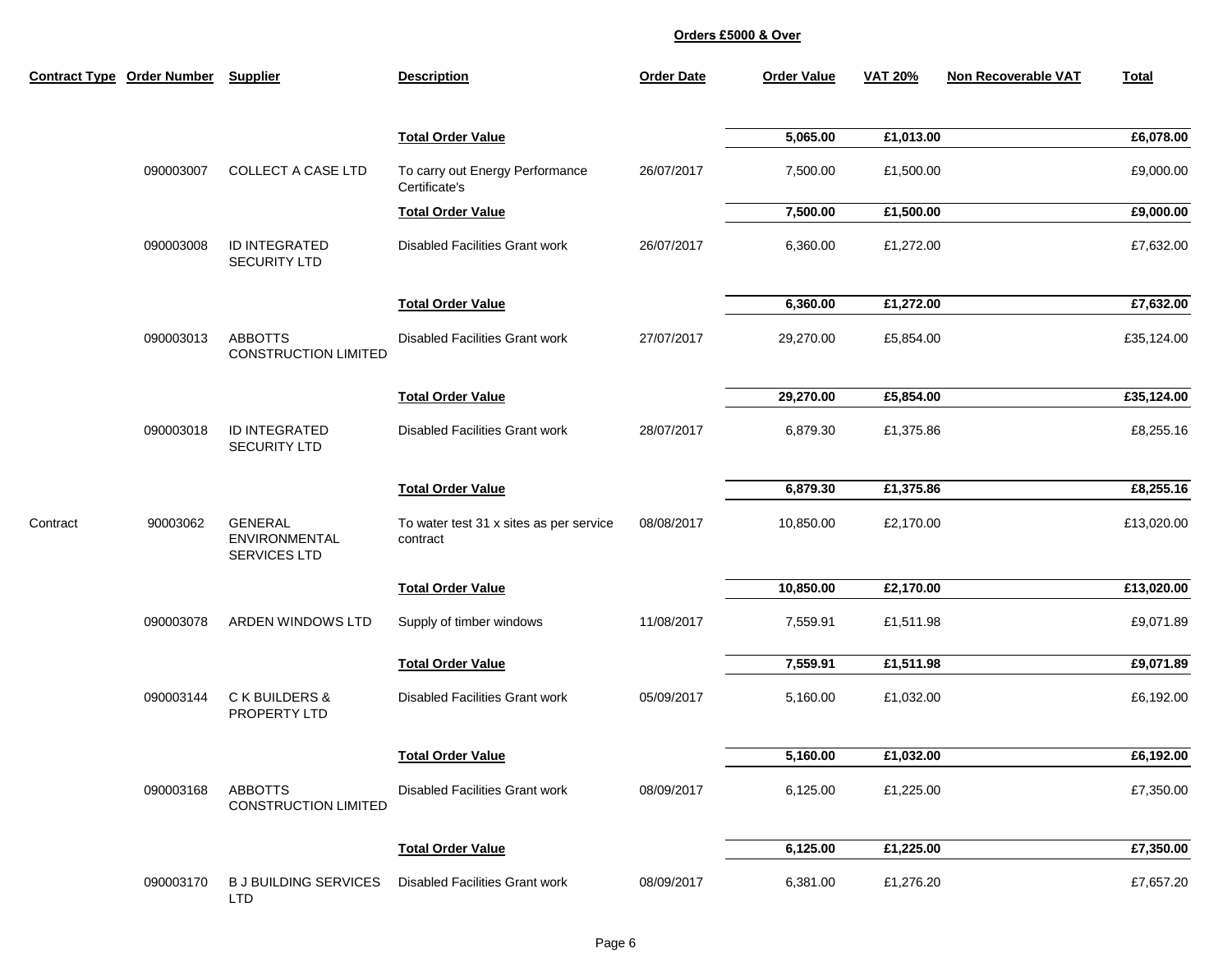|           | <b>Contract Type Order Number</b> | <b>Supplier</b>                               | <b>Description</b>                                                | <b>Order Date</b> | <b>Order Value</b> | <b>VAT 20%</b> | <b>Non Recoverable VAT</b> | <b>Total</b> |
|-----------|-----------------------------------|-----------------------------------------------|-------------------------------------------------------------------|-------------------|--------------------|----------------|----------------------------|--------------|
|           |                                   |                                               | <b>Total Order Value</b>                                          |                   | 6,381.00           | £1,276.20      |                            | £7,657.20    |
|           | 090003187                         | <b>CADENT GAS LTD</b>                         | SANDRIDGE GARAGE SITES<br>LANGLEY GROVE GAS WORK                  | 15/09/2017        | 8,170.79           | £1,634.16      |                            | £9,804.95    |
|           |                                   |                                               | <b>Total Order Value</b>                                          |                   | 8,170.79           | £1,634.16      |                            | £9,804.95    |
|           | 090003188                         | TOWNSTONE LTD                                 | Consultancy for August 2017                                       | 15/09/2017        | 5,000.00           | £1,000.00      |                            | £6,000.00    |
|           |                                   |                                               | <b>Total Order Value</b>                                          |                   | 5,000.00           | £1,000.00      |                            | £6,000.00    |
| Quotation | 090003197                         | <b>HIGH ELMS TREE</b><br>SURGERY LTD          | Carry out tree works - parks.                                     | 19/09/2017        | 880.00             | £176.00        |                            | £1,056.00    |
| Quotation | 090003197                         | <b>HIGH ELMS TREE</b><br>SURGERY LTD          | Carry out tree works - Council Housing<br>trees.                  | 19/09/2017        | 3,320.00           | £664.00        |                            | £3,984.00    |
| Quotation | 090003197                         | <b>HIGH ELMS TREE</b><br>SURGERY LTD          | Carry out tree works - Council Mobile<br>home site trees.         | 19/09/2017        | 1,000.00           | £200.00        |                            | £1,200.00    |
|           |                                   |                                               | <b>Total Order Value</b>                                          |                   | 5,200.00           | £1,040.00      |                            | £6,240.00    |
| Quotation | 090003212                         | FG MILEHAM BUILDING<br><b>CONTRACTORS LTD</b> | <b>Disabled Facilities Grant work</b>                             | 21/09/2017        | 5,450.00           | £1,090.00      |                            | £6,540.00    |
|           |                                   |                                               | <b>Total Order Value</b>                                          |                   | 5,450.00           | £1,090.00      |                            | £6,540.00    |
|           | 090003213                         | AXIS EUROPE PLC                               | retention release for capital works<br>external painting contract | 21/09/2017        | 5,775.03           | £1,155.01      |                            | £6,930.04    |
|           |                                   |                                               | <b>Total Order Value</b>                                          |                   | 5,775.03           | £1,155.01      |                            | £6,930.04    |
|           | 090003219                         | C K BUILDERS &<br>PROPERTY LTD                | <b>Disabled Facilities Grant work</b>                             | 22/09/2017        | 11,165.00          | £2,233.00      |                            | £13,398.00   |
|           |                                   |                                               | <b>Total Order Value</b>                                          |                   | 11,165.00          | £2,233.00      |                            | £13,398.00   |
|           | 090003220                         | FG MILEHAM BUILDING<br><b>CONTRACTORS LTD</b> | <b>Disabled Facilities Grant work</b>                             | 22/09/2017        | 5,527.00           | £1,105.40      |                            | £6,632.40    |
|           |                                   |                                               | <b>Total Order Value</b>                                          |                   | 5,527.00           | £1,105.40      |                            | £6,632.40    |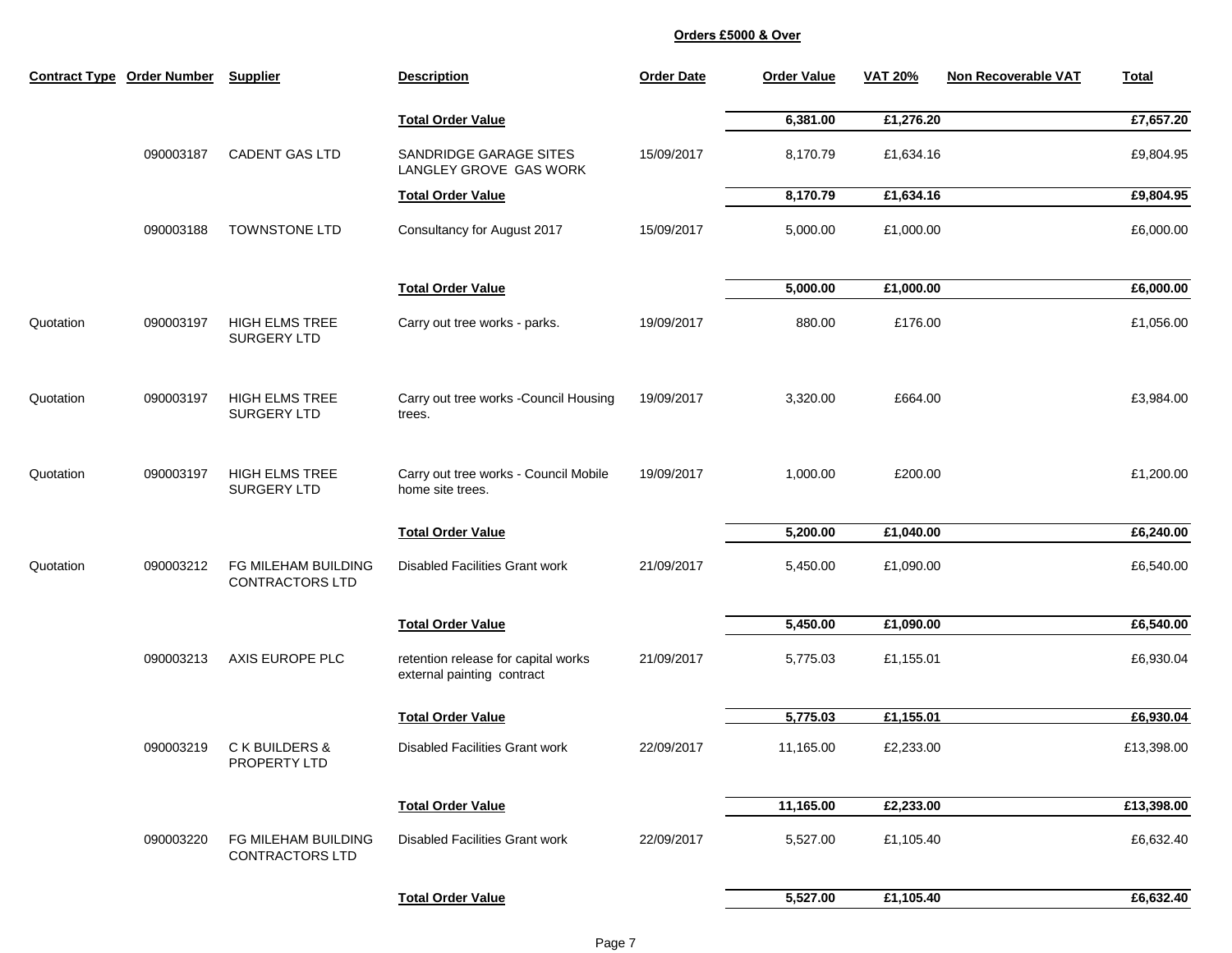| <b>Contract Type Order Number</b> | <b>Supplier</b>                                 | <b>Description</b>                                                                                            | <b>Order Date</b> | <b>Order Value</b> | <b>VAT 20%</b> | <b>Non Recoverable VAT</b> | <b>Total</b> |
|-----------------------------------|-------------------------------------------------|---------------------------------------------------------------------------------------------------------------|-------------------|--------------------|----------------|----------------------------|--------------|
| 090003221                         | [Supplier redacted] Landlord Rent               |                                                                                                               | 22/09/2017        | 5,910.00           | £1,182.00      |                            | £7,092.00    |
|                                   |                                                 | <b>Total Order Value</b>                                                                                      |                   | 5,910.00           | £1,182.00      |                            | £7,092.00    |
| 090003236                         | <b>BJ BUILDING SERVICES</b><br><b>LTD</b>       | <b>Disabled Facilities Grant work</b>                                                                         | 26/09/2017        | 9,732.00           | £1,946.40      |                            | £11,678.40   |
|                                   |                                                 | <b>Total Order Value</b>                                                                                      |                   | 9,732.00           | £1,946.40      |                            | £11,678.40   |
| 100013123                         | <b>HERTFORDSHIRE</b><br><b>COUNTY COUNCIL</b>   | Purchase order for collection of market<br>waste for the year 2017/2018                                       | 04/07/2017        | 23,968.00          | £4,793.60      |                            | £28,761.60   |
| 100013123                         | <b>HERTFORDSHIRE</b><br>COUNTY COUNCIL          | Purchase order for council buildings<br>waste for the year 2017/18                                            | 04/07/2017        | 1,860.00           | £372.00        |                            | £2,232.00    |
|                                   |                                                 | <b>Total Order Value</b>                                                                                      |                   | 25,828.00          | £5,165.60      |                            | £30,993.60   |
| 100013194                         | <b>REFUGEE COUNCIL</b>                          | Support for refugees.                                                                                         | 19/07/2017        | 6,000.00           | £1,200.00      |                            | £7,200.00    |
|                                   |                                                 | <b>Total Order Value</b>                                                                                      |                   | 6,000.00           | £1,200.00      |                            | £7,200.00    |
| 100013200                         | <b>REFUGEE COUNCIL</b>                          | Support for refugees.                                                                                         | 19/07/2017        | 6,000.00           | £1,200.00      |                            | £7,200.00    |
|                                   |                                                 | <b>Total Order Value</b>                                                                                      |                   | 6,000.00           | £1,200.00      |                            | £7,200.00    |
| 100013263                         |                                                 | WICKSTEED LEISURE LTD Phase 1 of works to improve Parva Close 26/07/2017<br>Play Area in Harpenden.           |                   | 20,188.00          | £4,037.60      |                            | £24,225.60   |
|                                   |                                                 | <b>Total Order Value</b>                                                                                      |                   | 20,188.00          | £4,037.60      |                            | £24,225.60   |
| 100013265                         | RODELL LTD                                      | To carry out an external condition survey 27/07/2017<br>and inspection of all elevations to Telford<br>Court. |                   | 8,960.00           | £1,792.00      |                            | £10,752.00   |
|                                   |                                                 | <b>Total Order Value</b>                                                                                      |                   | 8,960.00           | £1,792.00      |                            | £10,752.00   |
| 100013271                         | <b>ONE51 ES PLASTICSLTD</b><br>T/A MGB PLASTICS | Purchase order for green 240 litre bins.                                                                      | 27/07/2017        | 9,100.00           | £1,820.00      |                            | £10,920.00   |
|                                   |                                                 | <b>Total Order Value</b>                                                                                      |                   | 9,100.00           | £1,820.00      |                            | £10,920.00   |
| 100013282                         | SHAKESPEARE<br>MARTINEAU                        | Legal advice relating to CCOS.                                                                                | 31/07/2017        | 5,000.00           | £1,000.00      |                            | £6,000.00    |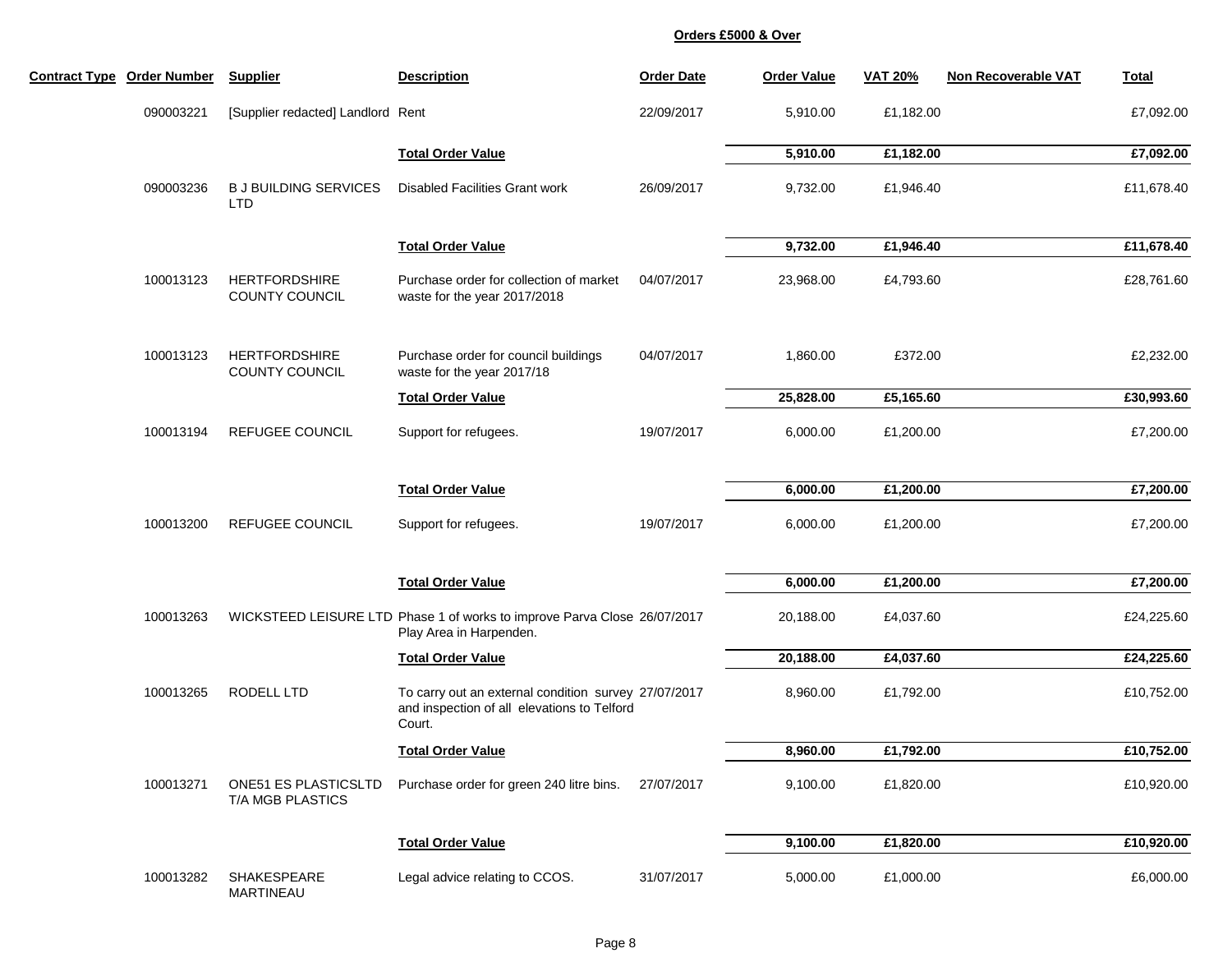|           | <b>Contract Type Order Number</b> | <b>Supplier</b>                                    | <b>Description</b>                                                                              | <b>Order Date</b> | <b>Order Value</b> | <b>VAT 20%</b> | <b>Non Recoverable VAT</b> | <b>Total</b> |
|-----------|-----------------------------------|----------------------------------------------------|-------------------------------------------------------------------------------------------------|-------------------|--------------------|----------------|----------------------------|--------------|
|           |                                   |                                                    | <b>Total Order Value</b>                                                                        |                   | 5,000.00           | £1,000.00      |                            | £6,000.00    |
| Quotation | 100013348                         | <b>JANE WENTWORTH</b><br><b>ASSOCIATES</b>         | Phase 3 of branding project for new<br>museum and gallery.                                      | 11/08/2017        | 16,419.00          | £3,283.80      |                            | £19,702.80   |
|           |                                   |                                                    | <b>Total Order Value</b>                                                                        |                   | 16,419.00          | £3,283.80      |                            | £19,702.80   |
|           | 100013385                         | <b>HM COURTS &amp;</b><br><b>TRIBUNALS SERVICE</b> | <b>TEC</b>                                                                                      | 21/08/2017        | 10,000.00          | £2,000.00      |                            | £12,000.00   |
|           |                                   |                                                    | <b>Total Order Value</b>                                                                        |                   | 10,000.00          | £2,000.00      |                            | £12,000.00   |
| grant     | 100013386                         | <b>COLNEY HEATH PARISH</b><br><b>COUNCIL</b>       | S106 grant for Roestock Park<br>improvements.                                                   | 21/08/2017        | 6,893.35           | £1,378.67      |                            | £8,272.02    |
|           |                                   |                                                    | <b>Total Order Value</b>                                                                        |                   | 6,893.35           | £1,378.67      |                            | £8,272.02    |
|           | 100013387                         | THE HAVERING FENCING<br><b>COMPANY LTD</b>         | Tennis Courts Verulamium Park -renew<br>fencing to tennis courts and all ancillary<br>works.    | 21/08/2017        | 29,000.00          | £5,800.00      |                            | £34,800.00   |
|           |                                   |                                                    | <b>Total Order Value</b>                                                                        |                   | 29,000.00          | £5,800.00      |                            | £34,800.00   |
| Quotation | 100013388                         | POINT BUILDERS                                     | Sopwell Nunnery Ruins- to repair<br>sections of ruins.                                          | 21/08/2017        | 6,040.00           | £1,208.00      |                            | £7,248.00    |
|           |                                   |                                                    | <b>Total Order Value</b>                                                                        |                   | 6,040.00           | £1,208.00      |                            | £7,248.00    |
| Contract  | 100013459                         | THE BRITISH MUSEUM<br><b>COMPANY LTD</b>           | Goods for resale from British museum.                                                           | 31/08/2017        | 6,041.60           | £1,208.32      |                            | £7,249.92    |
| Contract  | 100013459                         | THE BRITISH MUSEUM<br><b>COMPANY LTD</b>           | Delivery charge.                                                                                | 31/08/2017        | 10.00              | £2.00          |                            | £12.00       |
|           |                                   |                                                    | <b>Total Order Value</b>                                                                        |                   | 6,051.60           | £1,210.32      |                            | £7,261.92    |
| Framework | 100013462                         | <b>REFUGEE COUNCIL</b>                             | Support for refugees.                                                                           | 01/09/2017        | 22,200.00          | £4,440.00      |                            | £26,640.00   |
|           |                                   |                                                    | <b>Total Order Value</b>                                                                        |                   | 22,200.00          | £4,440.00      |                            | £26,640.00   |
|           | 100013557                         | <b>CIPFA BUSINESS LTD</b>                          | 8 June - 4 July 2017 PSIAS EQA St                                                               | 21/09/2017        | 4,750.00           | £950.00        |                            | £5,700.00    |
|           | 100013557                         | <b>CIPFA BUSINESS LTD</b>                          | Albans.<br><b>Consultants Expenses</b>                                                          | 21/09/2017        | 290.55             | £58.11         |                            | £348.66      |
|           |                                   |                                                    | <b>Total Order Value</b>                                                                        |                   | 5,040.55           | £1,008.11      |                            | £6,048.66    |
|           | 100013566                         | <b>HARPENDEN TOWN</b><br><b>COUNCIL</b>            | Public convenience transfer cleaning for 22/09/2017<br>2017/18-half year April to September 17. |                   | 4,631.19           | £926.24        |                            | £5,557.43    |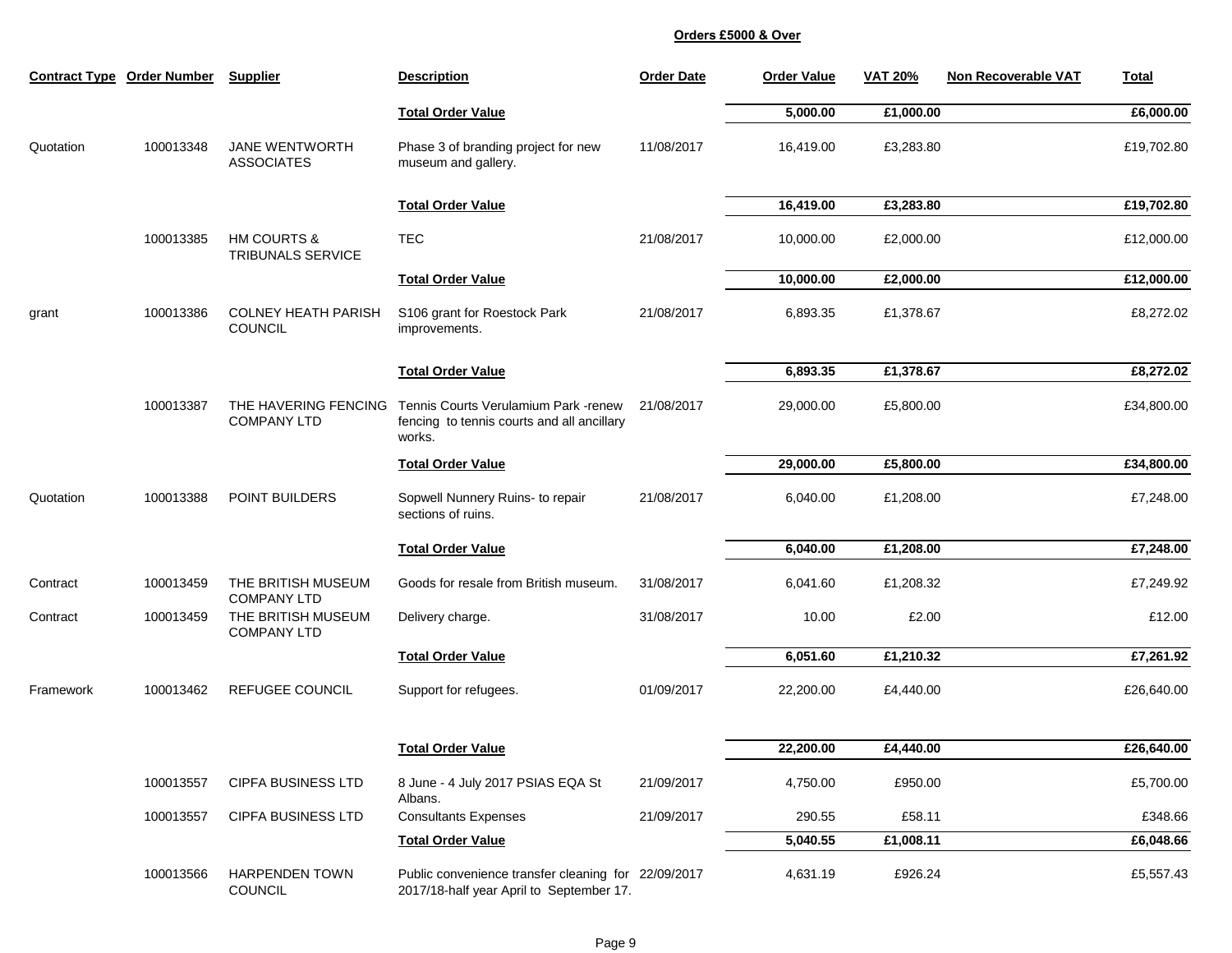| <b>Contract Type</b> | <b>Order Number</b> | <b>Supplier</b>                                | <b>Description</b>                                                                                                       | <b>Order Date</b> | <b>Order Value</b> | <b>VAT 20%</b> | <b>Non Recoverable VAT</b> | <b>Total</b> |
|----------------------|---------------------|------------------------------------------------|--------------------------------------------------------------------------------------------------------------------------|-------------------|--------------------|----------------|----------------------------|--------------|
|                      | 100013566           | <b>HARPENDEN TOWN</b><br>COUNCIL               | Public convenience transfer cleaning for 22/09/2017<br>Leyton Road toilets 2017/18- half year<br>October 17 to March 18. |                   | 4,631.19           | £926.24        |                            | £5,557.43    |
|                      |                     |                                                | <b>Total Order Value</b>                                                                                                 |                   | 9,262.38           | £1,852.48      |                            | £11,114.86   |
| grant                | 100013605           | <b>HERTFORDSHIRE</b><br><b>COUNTY COUNCIL</b>  | Purchase order for Sustainability and<br>energy management grant contribution.                                           | 28/09/2017        | 12,000.00          | £2,400.00      |                            | £14,400.00   |
|                      |                     |                                                | <b>Total Order Value</b>                                                                                                 |                   | 12,000.00          | £2,400.00      |                            | £14,400.00   |
|                      | 110004571           | THE PLANNING<br><b>INSPECTORATE</b>            | PINS Inspector's costs for SLP<br>examination.                                                                           | 27/07/2017        | 27,363.95          | £5,472.79      |                            | £32,836.74   |
|                      |                     |                                                | <b>Total Order Value</b>                                                                                                 |                   | 27,363.95          | £5,472.79      |                            | £32,836.74   |
|                      | 110004592           | DAVID NOBLE PLANNING<br>CONSULTANCY            | Progressing of Complex Enforcement<br>Reports.                                                                           | 14/08/2017        | 9,000.00           | £1,800.00      |                            | £10,800.00   |
|                      |                     |                                                | <b>Total Order Value</b>                                                                                                 |                   | 9,000.00           | £1,800.00      |                            | £10,800.00   |
| Quotation            | 110004614           | <b>HIGH ELMS TREE</b><br><b>SURGERY LTD</b>    | Carry out tree works.                                                                                                    | 31/08/2017        | 3,840.00           | £768.00        |                            | £4,608.00    |
| Quotation            | 110004614           | <b>HIGH ELMS TREE</b><br><b>SURGERY LTD</b>    | Carry out tree works.                                                                                                    | 31/08/2017        | 3,330.00           | £666.00        |                            | £3,996.00    |
|                      |                     |                                                | <b>Total Order Value</b>                                                                                                 |                   | 7,170.00           | £1,434.00      |                            | £8,604.00    |
| Quotation            | 110004627           | <b>FIRCROFT TREE</b><br><b>SURGERY LIMITED</b> | Completed callouts and emergency tree<br>works.                                                                          | 08/09/2017        | 8,260.00           | £1,652.00      |                            | £9,912.00    |
| Quotation            | 110004627           | <b>FIRCROFT TREE</b><br><b>SURGERY LIMITED</b> | Completed callouts and emergency tree 08/09/2017<br>works.                                                               |                   | 1,255.00           | £251.00        |                            | £1,506.00    |
| Quotation            | 110004627           | <b>FIRCROFT TREE</b><br><b>SURGERY LIMITED</b> | Completed callouts and emergency tree 08/09/2017<br>works.                                                               |                   | 3,800.00           | £760.00        |                            | £4,560.00    |
| Quotation            | 110004627           | <b>FIRCROFT TREE</b><br><b>SURGERY LIMITED</b> | Completed callouts and emergency tree<br>works.                                                                          | 08/09/2017        | 200.00             | £40.00         |                            | £240.00      |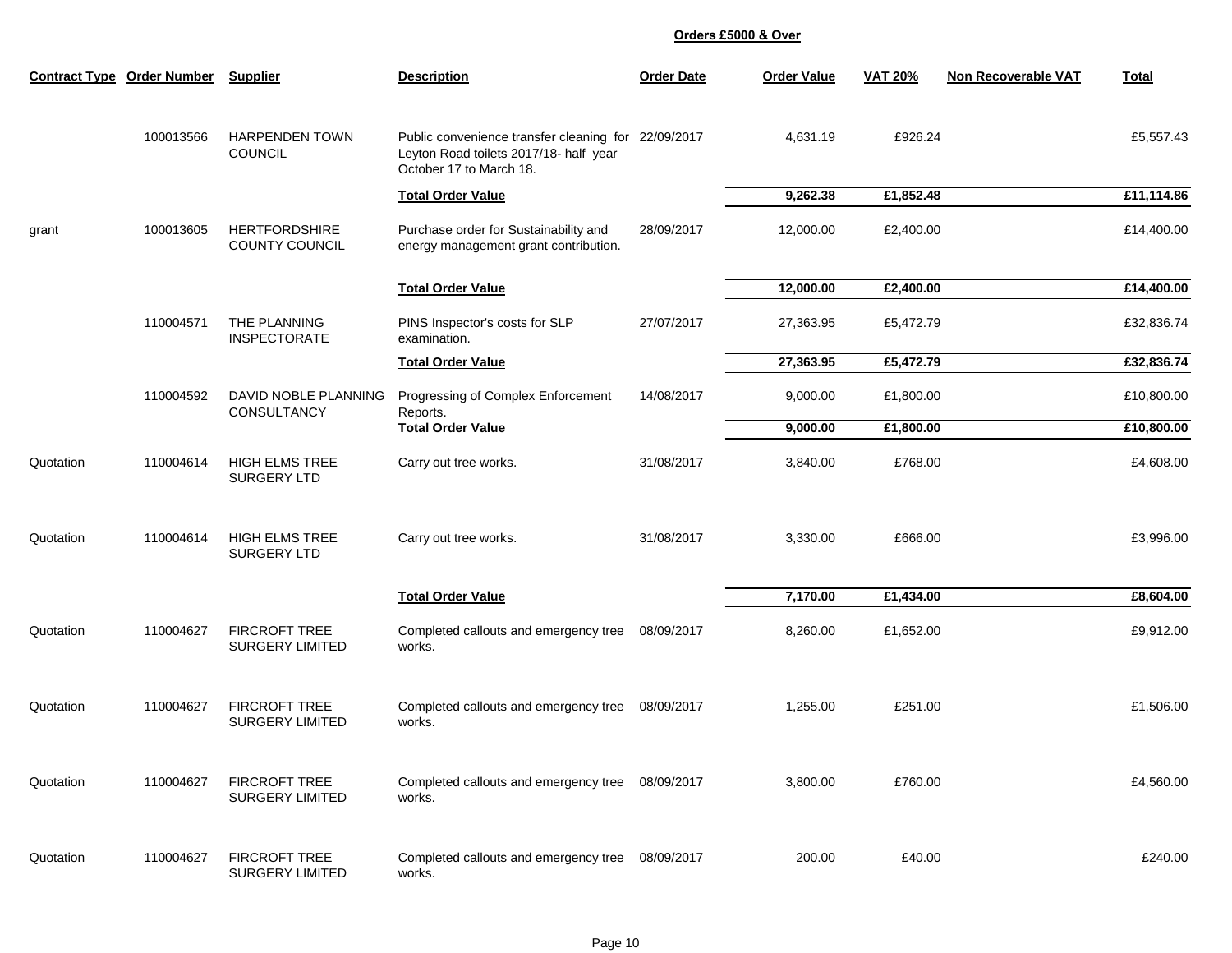|           | <b>Contract Type Order Number</b> | <b>Supplier</b>                                   | <b>Description</b>                                                                           | <b>Order Date</b>        | <b>Order Value</b>    | <b>VAT 20%</b>       | Non Recoverable VAT | <b>Total</b>            |
|-----------|-----------------------------------|---------------------------------------------------|----------------------------------------------------------------------------------------------|--------------------------|-----------------------|----------------------|---------------------|-------------------------|
|           |                                   |                                                   | <b>Total Order Value</b>                                                                     |                          | 13,515.00             | £2,703.00            |                     | £16,218.00              |
|           | 270000383                         | UNIVERSITY OF<br><b>HERTFORDSHIRE</b>             | Contribution to Herts Sports Partnership 13/07/2017<br>2016/17.                              |                          | 5,000.00              | £1,000.00            |                     | £6,000.00               |
|           |                                   |                                                   | <b>Total Order Value</b>                                                                     |                          | 5,000.00              | £1,000.00            |                     | £6,000.00               |
|           | 270000385                         | <b>COLNEY HEATH PARISH</b><br><b>COUNCIL</b>      | Roestock Park improvements, Section<br>106 payment.                                          | 14/07/2017               | 6,893.35              | £1,378.67            |                     | £8,272.02               |
|           |                                   |                                                   | <b>Total Order Value</b>                                                                     |                          | 6,893.35              | £1,378.67            |                     | £8,272.02               |
|           | 270000391                         | <b>THOMAS HALLAM</b><br><b>CONSULTING LIMITED</b> | Consultancy for St Albans New Museum 19/07/2017<br>& Gallery June 2017.                      |                          | 6,400.00              | £1,280.00            |                     | £7,680.00               |
|           |                                   |                                                   | <b>Total Order Value</b>                                                                     |                          | 6,400.00              | £1,280.00            |                     | £7,680.00               |
|           | 270000392<br>270000392            | <b>FOURSYS LIMITED</b><br><b>FOURSYS LIMITED</b>  | Flexera CSI Software.<br>Installation and Configuration of<br>Software.                      | 20/07/2017<br>20/07/2017 | 10,028.00<br>1,300.00 | £2,005.60<br>£260.00 |                     | £12,033.60<br>£1,560.00 |
|           |                                   |                                                   | <b>Total Order Value</b>                                                                     |                          | 11,328.00             | £2,265.60            |                     | £13,593.60              |
| Framework | 270000395                         | <b>IDOX SOFTWARE LTD</b>                          | Intranet Search Support.                                                                     | 21/07/2017               | 5,143.00              | £1,028.60            |                     | £6,171.60               |
|           |                                   |                                                   | <b>Total Order Value</b>                                                                     |                          | 5,143.00              | £1,028.60            |                     | £6,171.60               |
|           | 270000422                         | <b>C-SALT LTD</b>                                 | NMG support April- June 2017.                                                                | 11/08/2017               | 10,079.76             | £2,015.95            |                     | £12,095.71              |
|           |                                   |                                                   | <b>Total Order Value</b>                                                                     |                          | 10,079.76             | £2,015.95            |                     | £12,095.71              |
|           | 270000428<br>270000428            | DELL CORPORATION LTD Laptops which Dock           | DELL CORPORATION LTD Port Replicators (Docking Stations)                                     | 11/08/2017<br>11/08/2017 | 12,998.60<br>2,014.20 | £2,599.72<br>£402.84 |                     | £15,598.32<br>£2,417.04 |
|           |                                   |                                                   | <b>Total Order Value</b>                                                                     |                          | 15,012.80             | £3,002.56            |                     | £18,015.36              |
|           | 270000432                         | <b>CHRYSALIS</b><br>PERFORMANCE LTD               | Provision of interim project manager<br>services during the period 2 July - 30 July<br>2017. | 21/08/2017               | 3,325.00              | £665.00              |                     | £3,990.00               |
|           | 270000432                         | <b>CHRYSALIS</b><br>PERFORMANCE LTD               | Provision of interim project manager<br>services during the period 2 July - 30 July<br>2017. | 21/08/2017               | 3,325.00              | £665.00              |                     | £3,990.00               |
|           |                                   |                                                   | <b>Total Order Value</b>                                                                     |                          | 6,650.00              | £1,330.00            |                     | £7,980.00               |